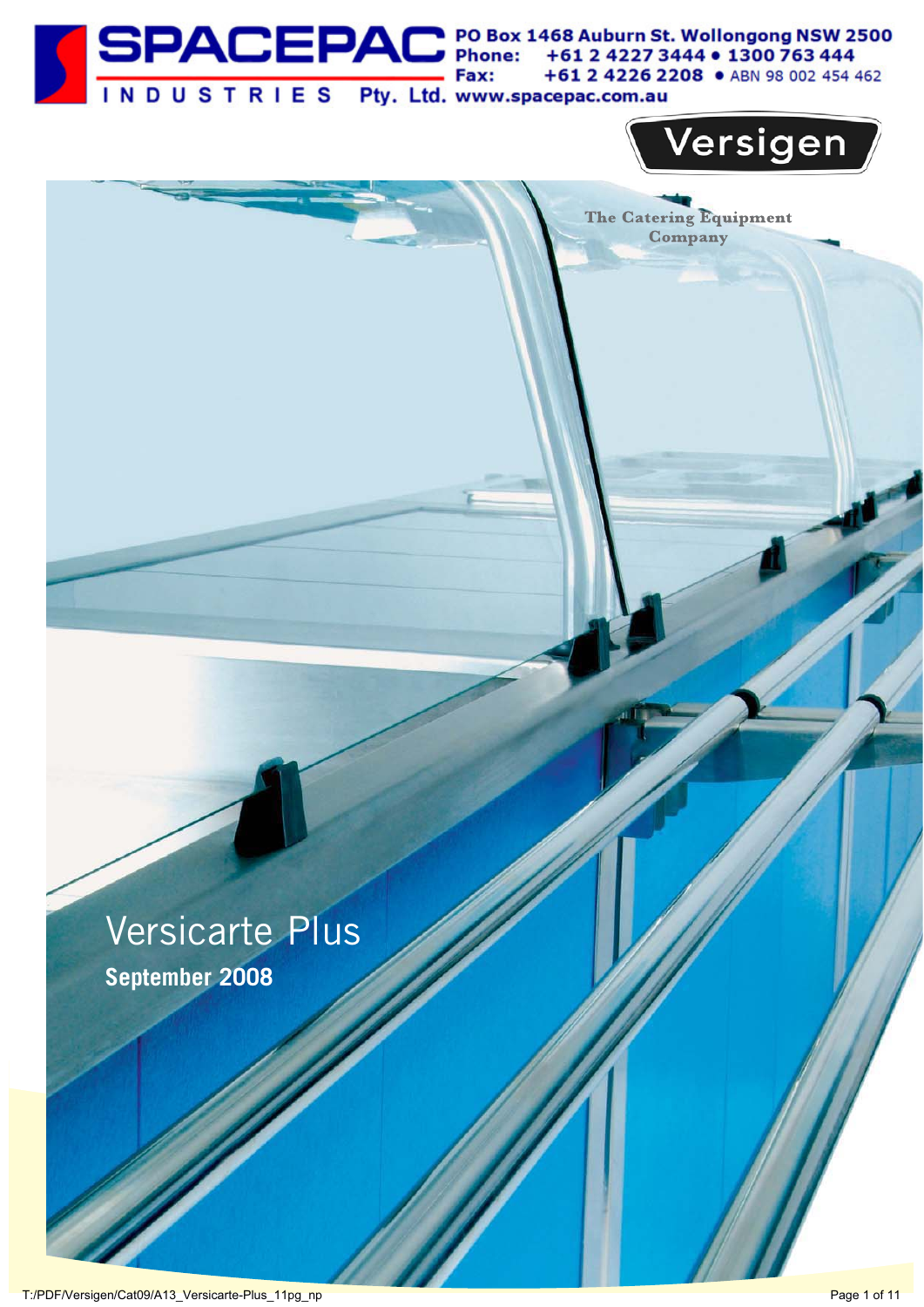

## Versigen



Removable grid shelves make cleaning easy and in heated and refrigerated units help air circulation.



Coiled flex keeps electrical connection tidy. Hooking the flex to the unit improves portability.

### Versicarte Plus

totally redesigned to meet your changing needs. The new **Versicarte Plus** range has been developed in well as helping caterers comply with hygiene, HACCP, energy efficiency and healthy eating initiatives, these great-looking food service trolleys will help attract Versigen's **Versicarte** food servery trolleys have been consultation with catering organisations, so as customers to your meal service.

Food safety and quality have always been at the heart of the Versicarte. The **Versicarte Plus** further enhances this; for example, hot cupboards are now fan-assisted to give fast, even heating and ensure the best quality.

And the famous **Versicarte** versatility has been further expanded. Innovative features include the glass screens that can be adjusted, so that the trolley can switch from self-service to assisted service easily.

The wide range of options allows most modules to be customised to your individual requirements.



All Versicarte Plus units can be fitted with the option of a triple tube drop down tray slide or solid drop down tray slide

Gantry lighting is fitted with safety bulbs featuring an outer glass casing.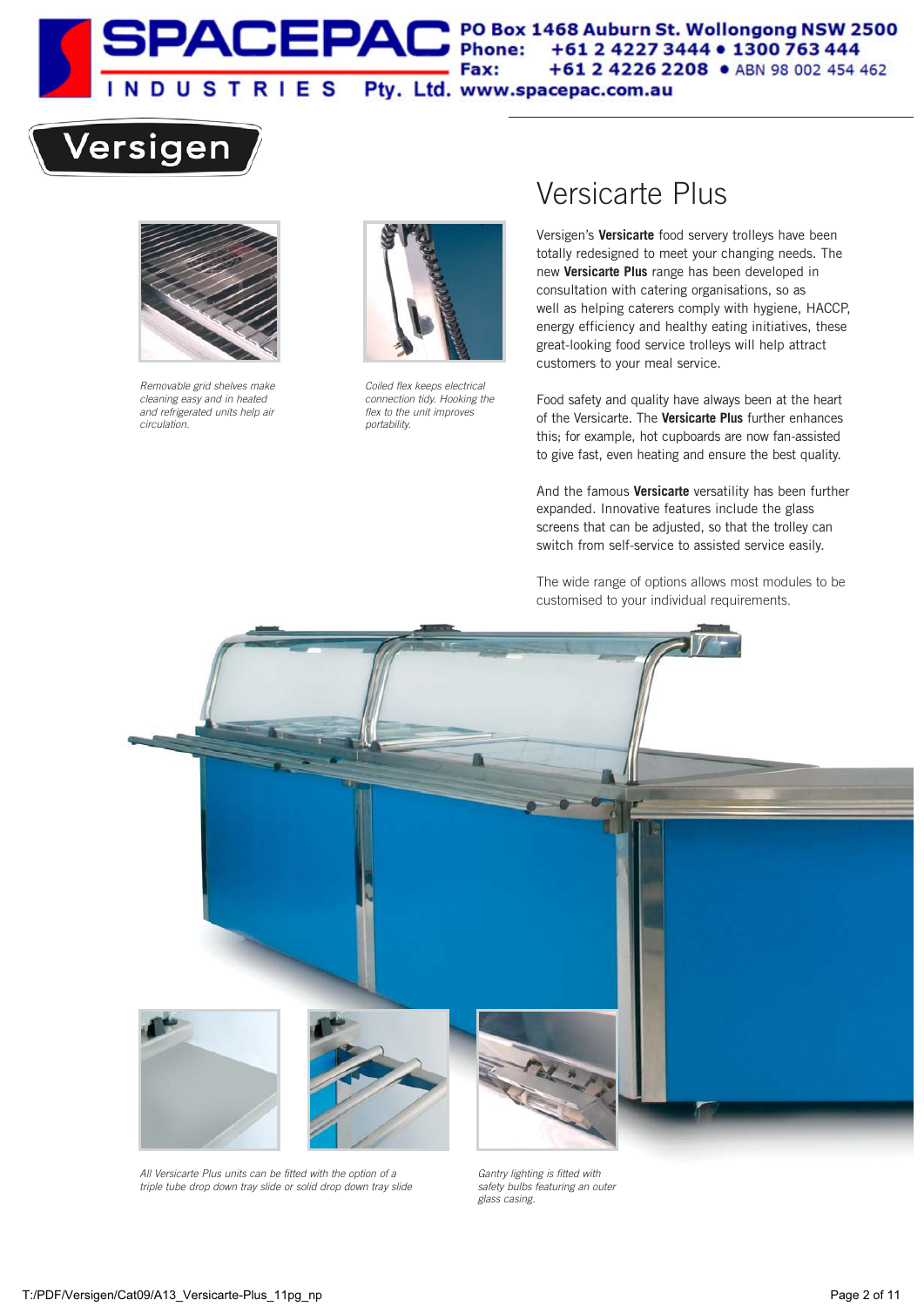#### SPACEPAC<sup>PO Box 1468</sup> Auburn St. Wollongong NSW 2500 Fax: +61 2 4226 2208 · ABN 98 002 454 462 INDUSTRIES Pty. Ltd. www.spacepac.com.au

| Versicarte modules can be butted together to form a                                                                                                  |   | 5 Dry Heat Bains Marie                      |
|------------------------------------------------------------------------------------------------------------------------------------------------------|---|---------------------------------------------|
| straight or angular service counter. Alternatively, stand<br>alone units can be placed around the dining area to                                     | 6 | Refrigerated Display<br>Refrigerated Well   |
| create a free-flow self-service environment.                                                                                                         | 7 | Cold Well/Polar Plates                      |
| The new trolleys' streamlined design, including curved                                                                                               | 8 | Salad Bar                                   |
| gantry, smooth body and semi obscured castors, is not                                                                                                | 9 | Storage/Hot Cupboard                        |
| just highly practical: the stylish lines will appeal directly<br>to your young customers. What's more, the Versicarte                                |   | 10 Cashier/Split Level/<br>Corner Units     |
| Plus fascia panels can be easily changed. So if you<br>want a fresh look in the dining area, simply change the<br>panels for a new colour scheme!    |   | 11 Low Level Versicarte Plus                |
| New products in the range include the Versicarte Plus<br>Salad Bar, designed to keep those healthy greens<br>looking great and in tip-top condition. |   |                                             |
| The Versatile new Versicarte Plus: making<br>food service as easy as A, B, C.                                                                        |   | Glass panel in self service position        |
|                                                                                                                                                      |   | Glass panel in assisted<br>service position |
|                                                                                                                                                      |   |                                             |

Lockable castors make moving and positioning of units effortless

Optional extras such as this menu holder can be added to each unit

CONTENTS | 3

**2** Versicarte Plus **4** Finishes **5** Hot Top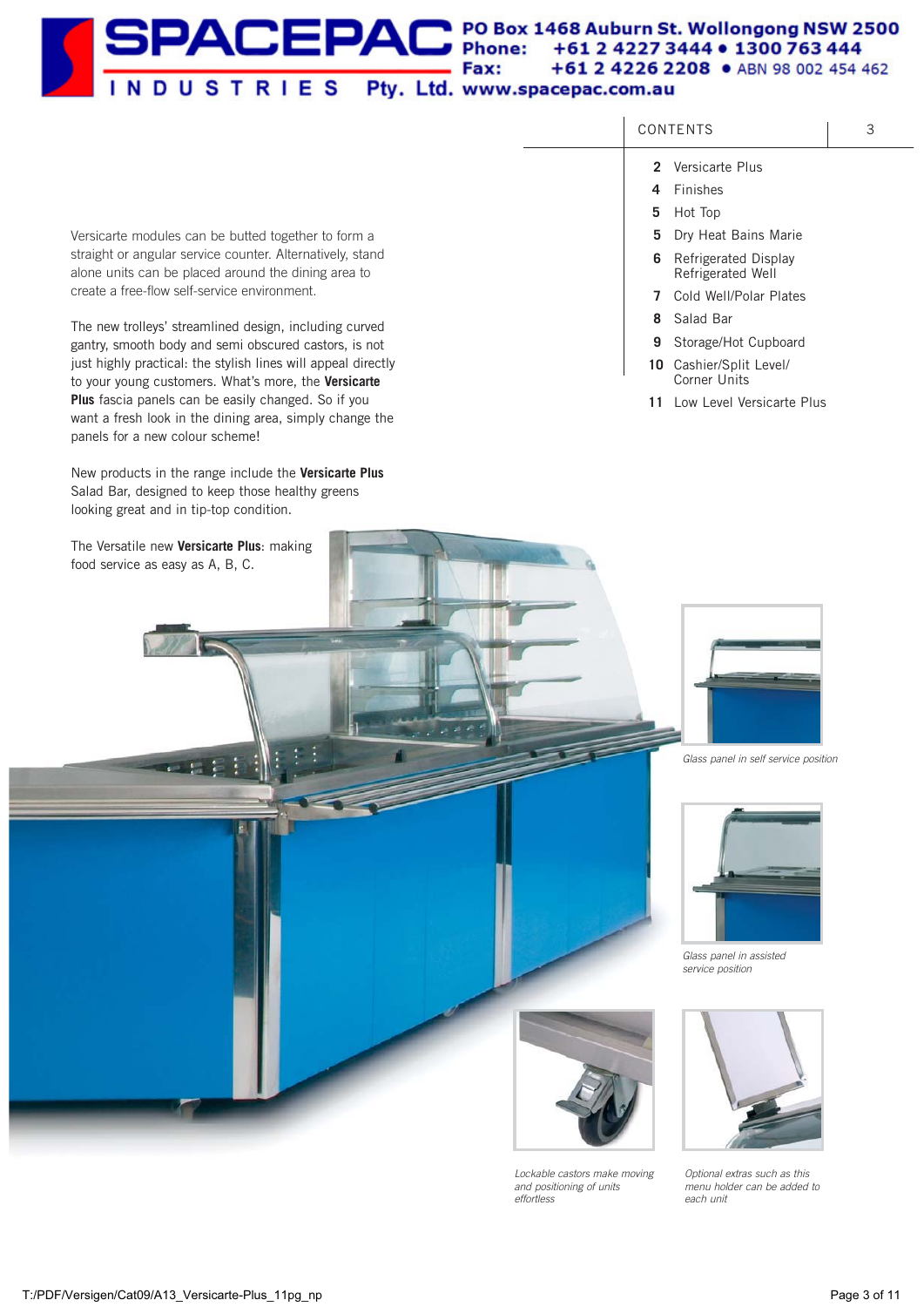

### Versicarte Plus Finishes

Versicarte Plus's unique design enables a vast range of colours and finishes to be supplied, below are a sample of our Standard Range. Metalics, woods and natural textures are also available on request.











Coachlines and transfers are also available at extra cost.



#### Samples of our Standard Colour Coated Steel Finishes

Various colours shown with non standard colours & wood finishes priced on application.

Whilst every effort is made to represent the true colours of our panels these must be used as a guide only. True colour samples are available upon request.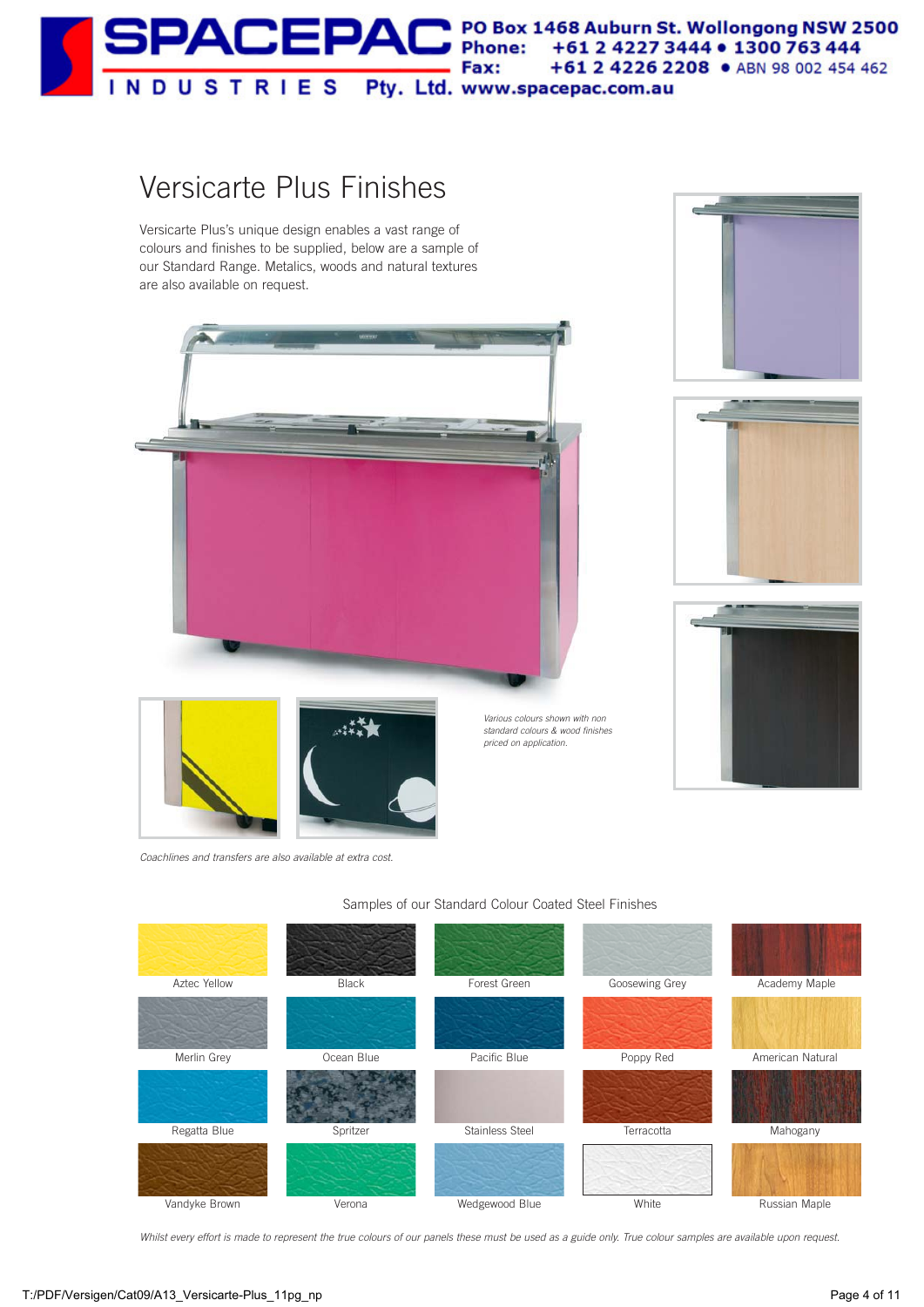





Optional Solid Drop Down Tray Slide

Optional Triple Tube Drop Down Tray Slide



VCHT4 - Shown with optional triple tube drop down tray slide and coach lines. Gantry shown in self service position.

#### **Hot Top, Inset with Glass Thermal Panels, plus Hot Cupboard**

Models VCHT2, VCHT3, VCHT3, VCHT4

- Store hot food ready for serving.
- Illuminated on/off switch indicates power is on.
- Top inset with toughened glass thermo panels with variable temperature control up to approximately 110°C.
- Thermostatically controlled hot cupboard with fan-assisted heating unit.
- Sliding doors and all internal grid shelves are removable for cleaning.
- Cupboard heating unit can easily be removed for maintenance and cleaning.
- Optional heated gantry with interchangeable curved glass screen. Quartz heated gantry with illuminated on/off switch



VCCP optional lift off carving plate to suit thermo glass panel. Please see price list for details.



VCBM4 - shown with optional triple tube drop down tray slide and coach lines. Gantry shown in self service position.

#### **Dry Heat Bains Marie with Hot Cupboard** Models VCBM2, VCBM3, VCBM4, VCBM5

- Store hot food ready for serving.
- Illuminated on/off switch indicates power is on.
- Thermostatically controlled Bain-marie with fanassisted heating unit.
- Designed to accommodate various combinations of interchangeable Gastronorm pans up to 150mm deep all Gastronorm pans sold separately please see price list for details.
- Sliding doors and internal grid shelves are removable for easy cleaning and maintenance.
- Optional heated gantry with interchangeable curved glass screen. Quartz heated gantry with illuminated on/off switch



Optional menu display holder. Removeable grid shelves. Please see price list for details.

| VCHT2                     | VCHT3                     | VCHT4                     | VCHT <sub>5</sub>         | VCBM2                     | VCBM3                     | VCBM4                     | VCBM5                     | <b>MODEL</b>                                                      |
|---------------------------|---------------------------|---------------------------|---------------------------|---------------------------|---------------------------|---------------------------|---------------------------|-------------------------------------------------------------------|
| 55                        | 82                        | 110                       | 137                       | 45                        | 67                        | 90                        | 112                       | Weight kg                                                         |
| 830                       | 1160                      | 1490                      | 1815                      | 830                       | 1160                      | 1490                      | 1815                      | Length mm<br><b>Height including</b>                              |
| 1310<br>680<br>950<br>740 | 1310<br>680<br>950<br>740 | 1310<br>680<br>950<br>740 | 1310<br>680<br>950<br>740 | 1310<br>680<br>950<br>740 | 1310<br>680<br>950<br>740 | 1310<br>680<br>950<br>740 | 1310<br>680<br>950<br>740 | gantry mm<br>Depth mm<br>with trayslide up<br>with trayslide down |
| 900                       | 900                       | 900                       | 900                       | 900                       | 900                       | 900                       | 900                       | Work surf. Ht. mm                                                 |
| 2.1<br>1.9                | 2.5<br>2.1                | 2.7<br>2.3                | 3.1<br>2.5                | 2.45<br>2.25              | 2.65<br>2.25              | 2.9<br>2.5                | 3.1<br>2.5                | Power rating kw<br>including gantry<br>excluding gantry           |
|                           |                           |                           |                           | $\overline{2}$            | 3                         | $\overline{4}$            | 5                         | 1/1 Gastronorm Capac                                              |
| $\overline{2}$            | 3                         | $\overline{4}$            | 5                         |                           |                           |                           |                           | No. of Gastronorm pan                                             |
| 3                         | 3                         | 3                         | 3                         | 3                         | 3                         | 3                         | 3                         | Hot cupboard under                                                |
|                           |                           |                           |                           |                           |                           |                           |                           |                                                                   |

All electrical units under 3kw complete with mains lead and 13 amp plug.

Rear view of hotcupboard

**19** pacity panels **der**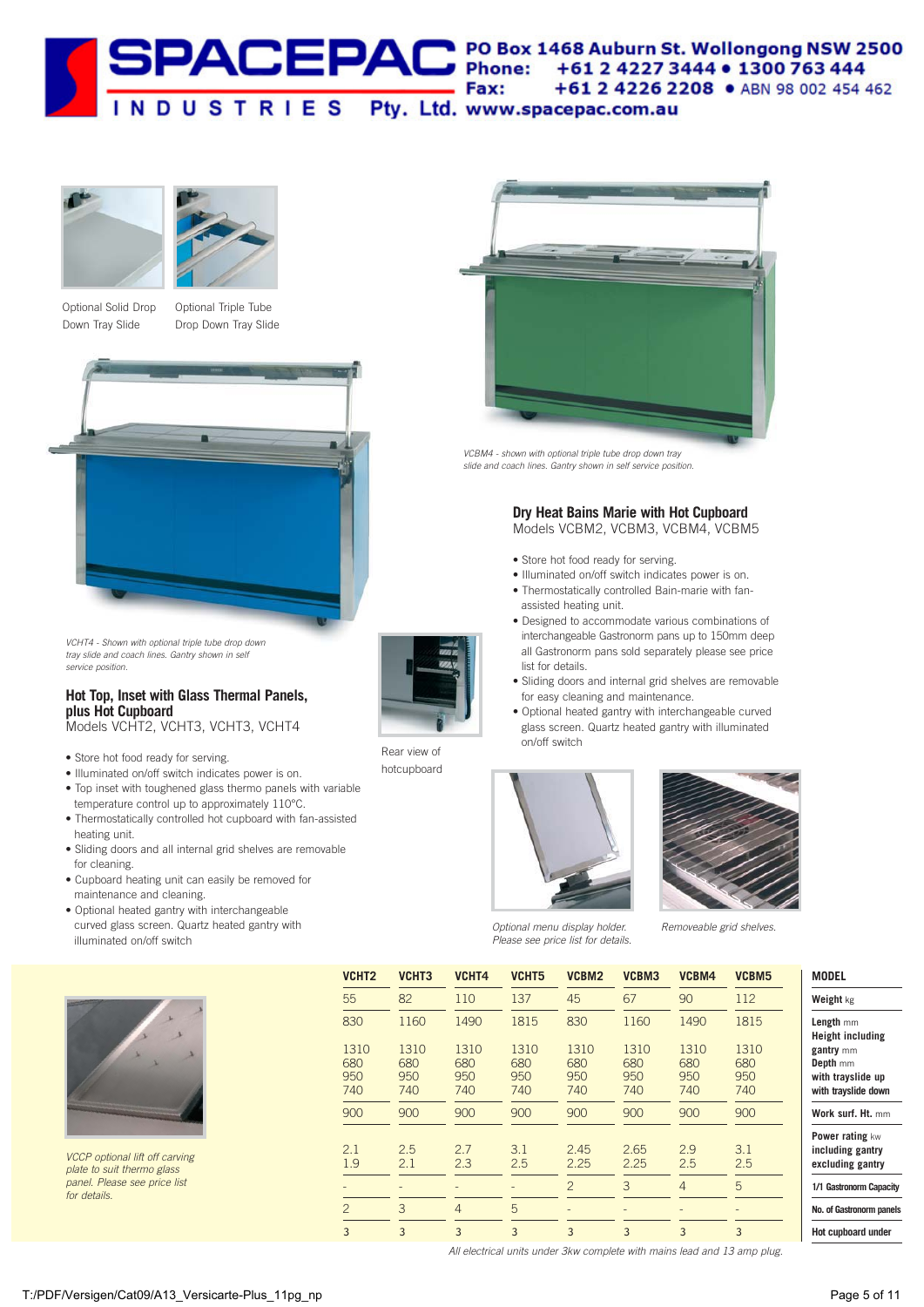#### **SPACEPAC** PO Box 1468 Auburn St. Wollongong NSW 2500 Fax: +61 2 4226 2208 · ABN 98 002 454 462 INDUSTRIES Pty. Ltd. www.spacepac.com.au



VCRD4 - Shown with optional triple tube drop down tray slide.

#### **Refrigerated Multi-Tier Display Unit with Ambient Shelf Under** Models VCRD3, VCRD4, VCRD5

- Refrigerated multi tier display unit with chilled well, three glass adjustable shelves and ambient shelf under.
- Curtain of cold re-circulating air cascades down from top, ensuring even temperature of 2C to 8C.

#### **WARNING**

#### **These units are not designed to operate in full mode for more than 24 hours, unless an optional front blind has been fitted.**

- If the unit is to be used over a 24 hour period with the optional front blind, the blind should be pulled down as soon as possible after service has stopped.
- Stream of re-circulating cold air is blown up and across the display shelves and chilled well, ensuring temperature is maintained safely
- Glass display shelves are removable and have adjustable brackets.
- Chilled well has removable base sections for easy cleaning and
- maintenance.
- Automatic defrost cycle.
- Pull out condensate drip tray.
- **On units with Refrigerated Storage Cupboard under**
- Storage cupboard with fan-assisted refrigeration.
- Internal mid and base shelves are removable for easy cleaning.

**VCRD5**

**VCRD3R VCRD4R**

**Refrigerated Display Refrigerated Storage Cupboard Refrigerated Display Refrigerated Storage Cupboard** 

**VCRD5R**

2.0 - 5 3

2.0 - 4 3

2.0 - 3 3

2.0 - 5 -

• Hinged doors seal cupboard with magnetic gaskets.

#### **Performance**

|                                                                       | 26C        |
|-----------------------------------------------------------------------|------------|
| 156<br>208<br>Weight kg                                               |            |
| 1490<br>1160<br>Length mm<br><b>Height including</b>                  | 181        |
| 1640<br>1640<br>gantry mm<br>680<br>680<br>Depth mm                   | 164<br>68C |
| 950<br>950<br>with trayslide up<br>740<br>740<br>with trayslide down  | 95C<br>74C |
| Work surf. Ht. mm<br>900<br>900                                       | 900        |
| Power rating kw<br>2.0<br>2.0<br>including gantry<br>excluding gantry | 2.0        |
| 3<br>4<br>1/1 Gastronorm capacity                                     | 5          |

**Refrigerated storage**

**cupboard under**



2.0 - 4 -



Rear view of VCRD4R. Shown with refrigerated storage cupboard.

Note: All refrigerated units are available with refrigerated storage cupboard. Add R to the standard code.

Note: Refrigerated units are designed for straight through ventilation. If units are to be placed against a wall alternative ventilation arrangements are available at extra cost.



VCRW4 - Shown with optional coach lines and solid drop down tray slide. Gantry shown in assisted service position.

#### **Refrigerated Well with Ambient Shelf Under**  Models VCRW3, VCRW4, VCRW5

- Refrigerated blown air well complete with ambient shelf under and optional illuminated gantry with interchangeable glass screen.
- Re-circulating cold air blows across the display well ensuring an even temperature of 2C to 8C.
- Chilled well has removable base sections for easy cleaning and maintenance.
- Automatic defrost cycle.
- Pull out condensate drip tray.
- **On units with Refrigerated Storage Cupboard under**
- Storage cupboard with fan-assisted refrigeration.
- Internal mid and base shelves are removable for easy cleaning.
- Hinged doors seal cupboard with magnetic gaskets.

| VCRW3                     | VCRW4<br><b>Refrigerated Display Ambient Shelf Under</b> | <b>VCRW5</b>              | <b>VCRW3R</b>             | <b>VCRW4R</b>             | <b>VCRW5R</b><br><b>Refrigerated Display Refrigerated Storage Cupboard</b> |
|---------------------------|----------------------------------------------------------|---------------------------|---------------------------|---------------------------|----------------------------------------------------------------------------|
| 127                       | 170                                                      | 212                       | 127                       | 170                       | 212                                                                        |
| 1160                      | 1490                                                     | 1815                      | 1160                      | 1490                      | 1815                                                                       |
| 1310<br>680<br>950<br>740 | 1310<br>680<br>950<br>740                                | 1310<br>680<br>950<br>740 | 1310<br>680<br>950<br>740 | 1310<br>680<br>950<br>740 | 1310<br>680<br>950<br>740                                                  |
| 900                       | 900                                                      | 900                       | 900                       | 900                       | 900                                                                        |
| 1 <sub>0</sub><br>0.75    | 1 <sub>0</sub><br>0.75                                   | 20<br>1.75                | 1.0<br>0.75               | 1 <sub>0</sub><br>0.75    | 20<br>1.75                                                                 |
| 3                         | $\overline{4}$                                           | 5                         | 3                         | 4                         | 5                                                                          |
|                           |                                                          |                           | 3                         | 3                         | 3                                                                          |

-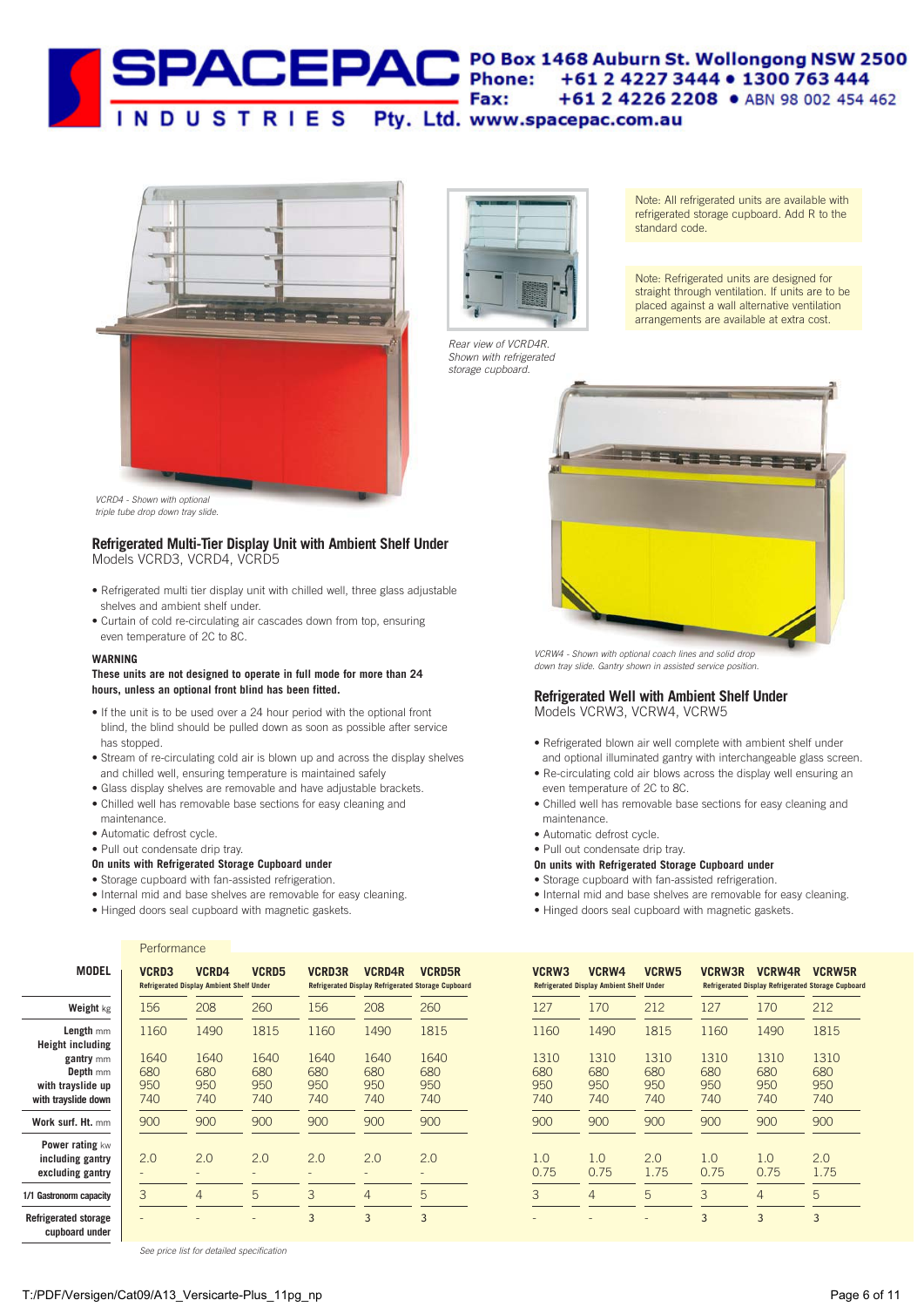## SPACEPAC PO Box 1468 Auburn St. Wollongong NSW 2500<br>
TNDUSTRIES Pty. Ltd. www.spacepac.com.au

#### **OPERATING CONDITIONS FOR REFRIGERATED WELL AND MULTI TIER DISPLAYS**

#### **IMPORTANT**

To obtain the maximum performance and efficiency from these units it is imperative that the ambient room conditions where the units are being used do not exceed a temperature off 25c or exceed a relative room humidity of 50%.

#### **WARNING**

Should conditions exceed the above? The display units will not maintain food temperatures at required levels E&R Moffat cannot accept responsibility for the performance of the units being used in extreme conditions.

- Do not install units in draughty conditions where the air movement is greater than 0.2mtr./sec. (For example near entrance/ exit doors, open windows, under air conditioning vents or ceiling mounted fan).
- Do not install units where there is high solar radiated heat (for example, direct sunlight, room heaters or bright spotlights)
- When loading refrigerated display units for best performance and refrigeration efficiency a gap should be left between the products allowing the cold air to pass through and re-circulate.





Optional Solid Drop Down Tray Slide

Optional Triple Tube Drop Down Tray Slide







#### **Polar Plates**

Polar plates must firstly be charged for 12/24 hours in a deep freeze. They are then placed inside the well where they give off a steady flow of cold air for a minimum of two hours. Once used, other polar plates can then be substituted thus keeping the well cold.



Interior view of polar well.

VCPW4 - Shown with optional standard triple tube drop down tray slide.

#### **Polar Well with Polar Plates and Ambient Storage Cupboard Underneath**  Models VCPW2, VCPW3, VCPW4, VCPW5

- Polar well supplied with E&R Moffat Polar Plates, ambient storage cupboard, optional illuminated gantry and interchangeable glass screen.
- Polar Plates keep food chilled for 2 to 3 hours. Before use, the Polar Plates are charged for 8 to 12 hours in a deep freeze. If longer periods of operation are required, extra Polar Plates can be charged and used in rotation.
- Storage cupboard sliding doors are removable for easy cleaning.
- All internal shelves are removable for cleaning.
- Optional illuminated gantry with on/off switch indicating power is on.

|                           |                           |                           | Performance               |                                                                                              |
|---------------------------|---------------------------|---------------------------|---------------------------|----------------------------------------------------------------------------------------------|
| VCPW <sub>2</sub>         | VCPW3                     | VCPW4                     | VCPW <sub>5</sub>         | <b>MODEL</b>                                                                                 |
| 58                        | 87                        | 117                       | 145                       | Weight kg                                                                                    |
| 830                       | 1160                      | 1490                      | 1815                      | Length mm                                                                                    |
| 1310<br>680<br>950<br>740 | 1310<br>680<br>950<br>740 | 1310<br>680<br>950<br>740 | 1310<br>680<br>950<br>740 | <b>Height including</b><br>gantry mm<br>Depth mm<br>with trayslide up<br>with trayslide down |
| 900                       | 900                       | 900                       | 900                       | Work surf. Ht. mm                                                                            |
| 0.026                     | 0.026                     | 0.026                     | 0.026                     | Power rating kw<br>including gantry<br>excluding gantry                                      |
| $\overline{2}$            | 3                         | 4                         | 5                         | No. of 1/1 Polar Plate                                                                       |
|                           |                           |                           |                           | <b>Refrigerated storage</b><br>cupboard under                                                |

All electrical units under 3kw complete with mains lead and 10/15 amp plug.

**No. of 1/1 Polar Plates**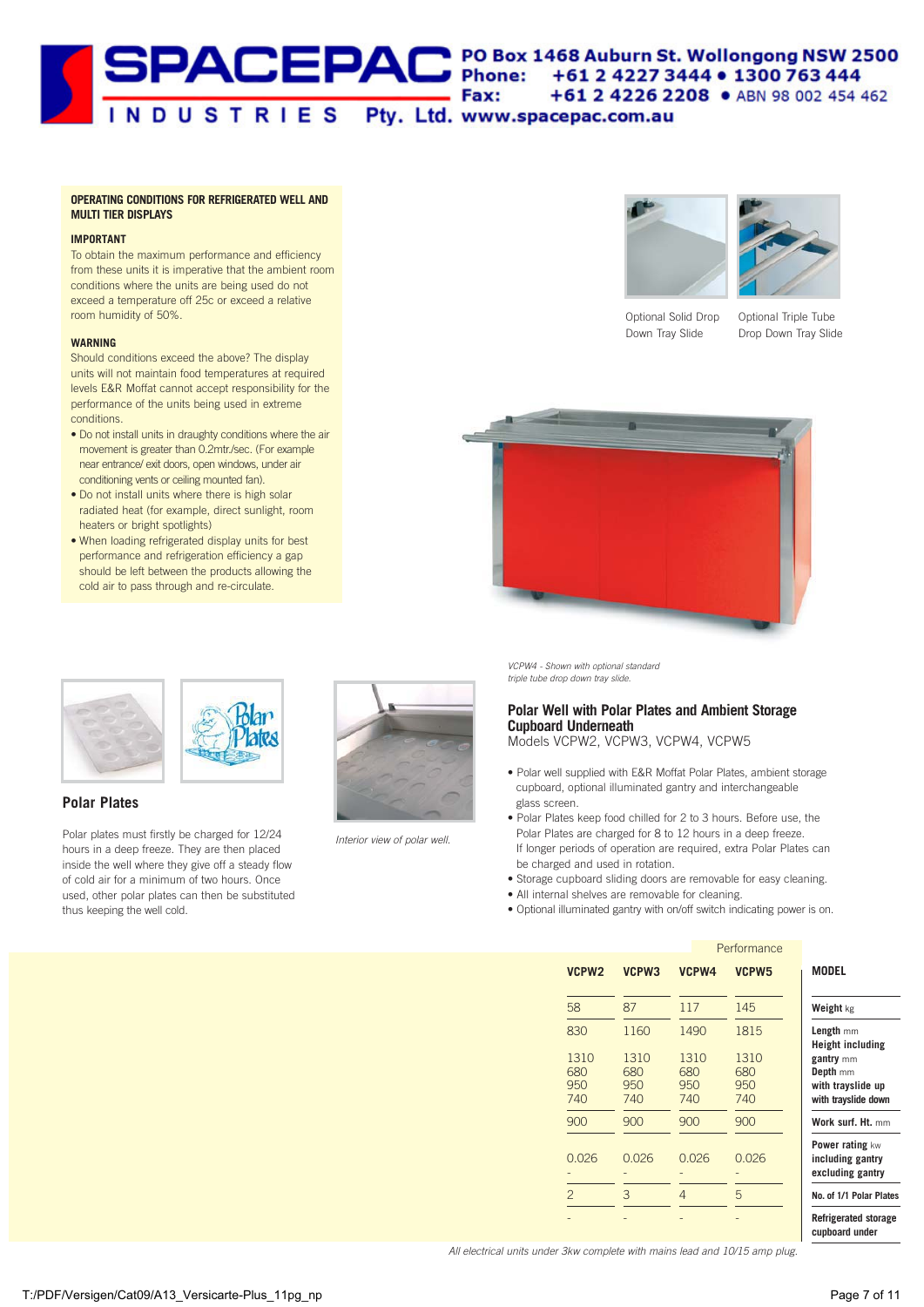# SPACEPAC<sup>PO Box 1468</sup> Auburn St. Wollongong NSW 2500<br>Fax: +61 2 4227 3444 • 1300 763 444<br>TNDUSTRIES Pty. Ltd. www.spacepac.com.au



**Depth** mm **with tray slides up with tray slides down Work surf. Ht.** mm **Power rating** kw **including canopy 1/1 Gastronorm capacity**

**Refrigerated storage cupboard under**

|                            |                            | BIOWN AIF Refrigerated Salad Bar Ambient Shelf Under |
|----------------------------|----------------------------|------------------------------------------------------|
| 137                        | 180                        | 222                                                  |
| 1160                       | 1490                       | 1815                                                 |
| 1880<br>680<br>1220<br>800 | 1880<br>680<br>1220<br>800 | 1880<br>680<br>1220<br>800                           |
| 900                        | 900                        | 900                                                  |
| 1.0                        | 1.0                        | 2.0                                                  |
| 3                          | 4                          | 5                                                    |
|                            |                            |                                                      |
|                            |                            |                                                      |

| <b>Storage Cupboard Under</b>     | <b>Blown Air Refrigerated Salad Bar Refrigerated</b> |                                   |
|-----------------------------------|------------------------------------------------------|-----------------------------------|
| 137                               | 180                                                  | 222                               |
| 1160                              | 1490                                                 | 1815                              |
| 1880<br>680<br>1220<br>800<br>900 | 1880<br>680<br>1220<br>800<br>900                    | 1880<br>680<br>1220<br>800<br>900 |
| 1.0<br>3                          | 1.0<br>4                                             | 2.0<br>5                          |
|                                   | ว                                                    | 3                                 |

| <b>VCPW2C</b>              | <b>Polar Plate Salad Bar Ambient Shelf Under</b> | VCPW3C VCPW4C              | VCPW5C                     |
|----------------------------|--------------------------------------------------|----------------------------|----------------------------|
| 68                         | 97                                               | 127                        | 155                        |
| 830                        | 1160                                             | 1490                       | 1815                       |
| 1880<br>680<br>1220<br>800 | 1880<br>680<br>1220<br>800                       | 1880<br>680<br>1220<br>800 | 1880<br>680<br>1220<br>800 |
| 900                        | 900                                              | 900                        | 900                        |
| 0.026                      | 0.026                                            | 0.052                      | 0.052                      |
| $\overline{2}$             | 3                                                | 4                          | 5                          |
|                            |                                                  |                            |                            |

**-**

**-**

**-**

**-**

See price list for detailed specification.

**Note:** Refrigerated units are designed for straight through ventilation. If units are to be placed against a wall alternative ventilation arrangements are available at extra cost.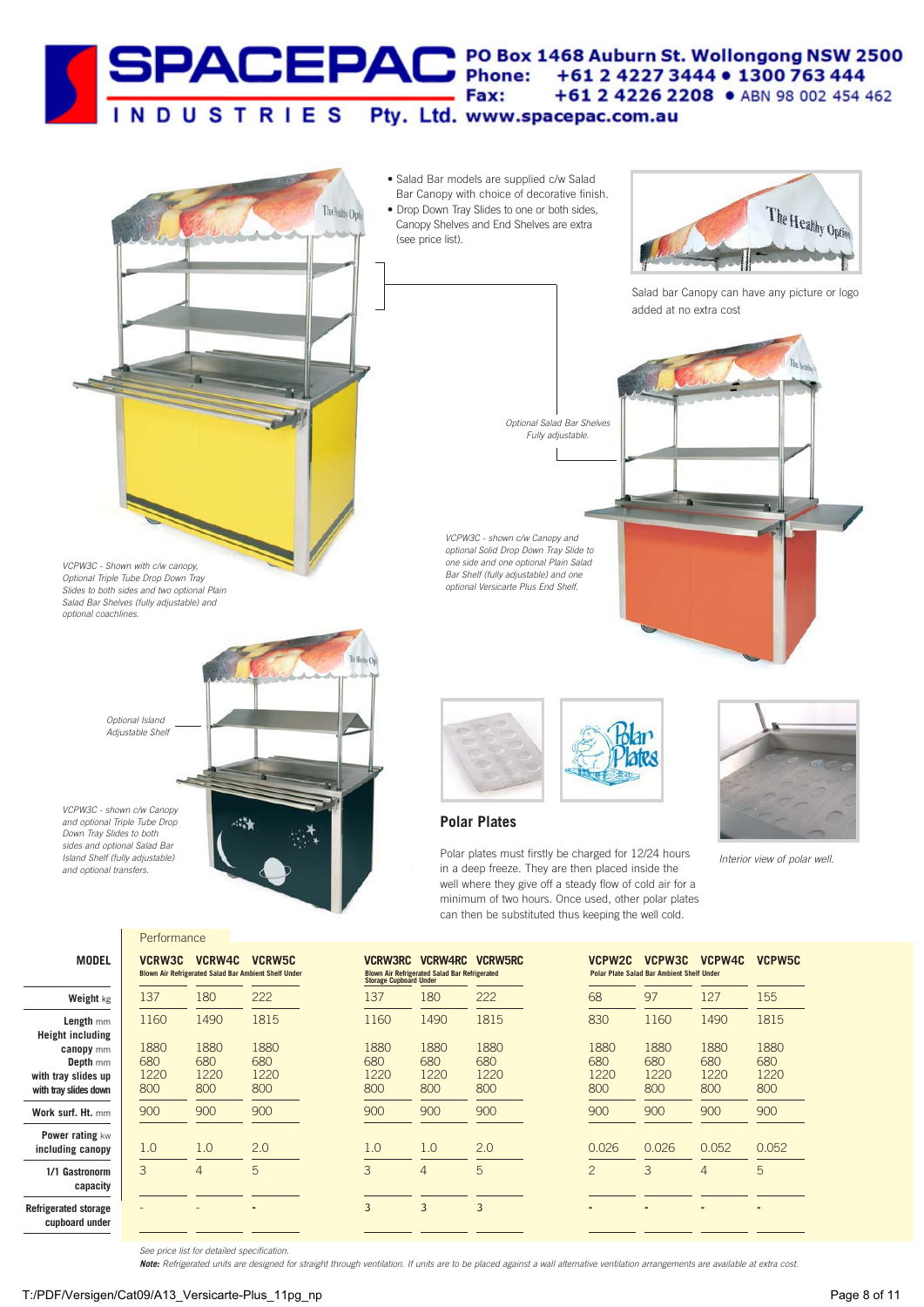



VCSC4 with optional triple tube drop down tray slide and transfers.

#### **Ambient Storage Cupboard With Plain Top**

Model's VCSC2, VCSC3, VCSC4, VCSC5

- Sliding doors are removable for easy cleaning.
- All internal grid shelves are removable for cleaning.
- Optional illuminated gantry with on/off switch indicating power is on, complete with interchangeable curved glass screen.





Optional Solid Drop Down Tray Slide

Optional Triple Tube Drop Down Tray Slide



VCHC4 with optional coach lines and solid drop down tray slide.



Rear view of storage cupboard. Internal fan.

| VCSC <sub>2</sub>         | VCSC3                     | VCSC4                     | VCSC <sub>5</sub>         |
|---------------------------|---------------------------|---------------------------|---------------------------|
| 30                        | 45                        | 60                        | 75                        |
| 830                       | 1160                      | 1490                      | 1815                      |
| 1310<br>680<br>950<br>740 | 1310<br>680<br>950<br>740 | 1310<br>680<br>950<br>740 | 1310<br>680<br>950<br>740 |
| 900                       | 900                       | 900                       | 900                       |
| 0.026                     | 0.026                     | 0.052                     | 0.052                     |
| $\overline{c}$            | 3                         | 4                         | 5                         |



#### **Hot Cupboard**

Model's, VCHC2, VCHC3, VCHC4, VCHC5

- Hot cupboard can store pre-heated food for serving. • Thermostatically controlled hot cupboard with fan
- assisted removable heating unit.
- Sliding doors are removable for easy cleaning.
- All internal grid shelves are removable for cleaning.
- The heating unit (located on the base of the cupboard) can easily be removed for maintenance and cleaning.
- Optional quartz heated gantry with interchangeable curved glass screen.

| VCHC <sub>2</sub>         | VCHC <sub>3</sub>         | VCHC4                     | VCHC <sub>5</sub>         | <b>MODEL</b>                                                        |
|---------------------------|---------------------------|---------------------------|---------------------------|---------------------------------------------------------------------|
| 34                        | 51                        | 68                        | 85                        | Weight kg                                                           |
| 830                       | 1160                      | 1490                      | 1815                      | Length mm<br><b>Height including</b>                                |
| 1310<br>680<br>950<br>740 | 1310<br>680<br>950<br>740 | 1310<br>680<br>950<br>740 | 1310<br>680<br>950<br>740 | gantry mm<br>Depth mm<br>with tray slide up<br>with tray slide down |
| 900                       | 900                       | 900                       | 900                       | Work surf. Ht. mm                                                   |
| 17<br>1.5                 | 1.9<br>1.5                | 1.9<br>1.5                | 21<br>1.5                 | Power rating kw<br>including gantry<br>excluding gantry             |
| $\mathcal{P}$             | 3                         | 4                         | 5                         | 1/1 Gastronorm<br>capacity                                          |
|                           |                           |                           |                           |                                                                     |

All electrical units under 3kw complete with mains lead and 10/15 amp plug.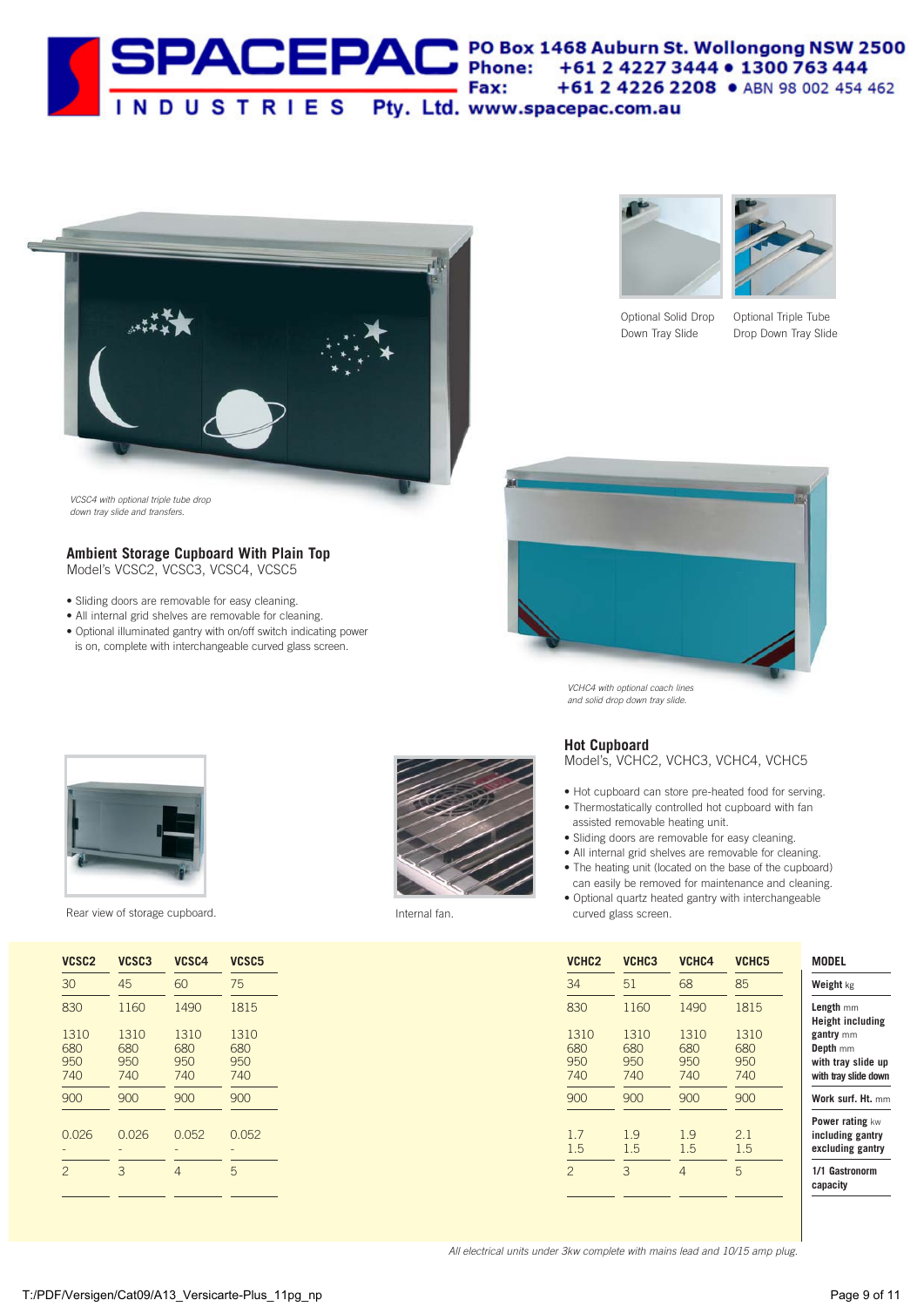







Computer port in work surface



Optional lockable cash drawer

**Cashier Section with Cable Port and Double Electrical Socket**

Model's, VCCS(R), VCCS(L)

(R) denotes right handed, (L) denotes left handed

- Suitable for most types of cash registers, barcode scanners and Epos systems.
- Fitted with a cable port and double electric socket as standard.
- Complete with sloping rubber footrest.





- Low unit can be used to create a split level effect when used in line with any other unit in the range.
- Storage space underneath.

**Performance** 



**Transposeable Right Angle Corner Section** Model VCCU - Shown with optional triple tube drop down tray slide

• Transposable right angle corner section creating a 90º change in direction.



| Weight kg                |
|--------------------------|
| Length mm                |
| <b>Height including</b>  |
| gantry mm<br>Depth mm    |
| with tray slide up       |
| with tray slide down     |
| <b>Work surf. Ht.</b> mm |
| Power rating kw          |

| <b>MODEL</b>                                            | VCCS(R)    | VCCS(L)    | <b>VCCU</b> | <b>VCSL</b> |
|---------------------------------------------------------|------------|------------|-------------|-------------|
| Weight kg                                               | 62         | 62         | 72          | 25          |
| Length mm<br><b>Height including</b>                    | 1160       | 1160       | 1380        | 680         |
| gantry mm<br>Depth mm                                   | 680        | 680        | 480         | 680         |
| with tray slide up<br>with tray slide down              | 950<br>740 | 950<br>740 | 750<br>540  |             |
| <b>Nork surf. Ht.</b> mm                                | 900        | 900        | 900         | 500         |
| Power rating kw<br>including gantry<br>excluding gantry |            |            |             |             |
| No. of panels                                           |            |            |             |             |
|                                                         |            |            |             |             |

See price list for detailed specification